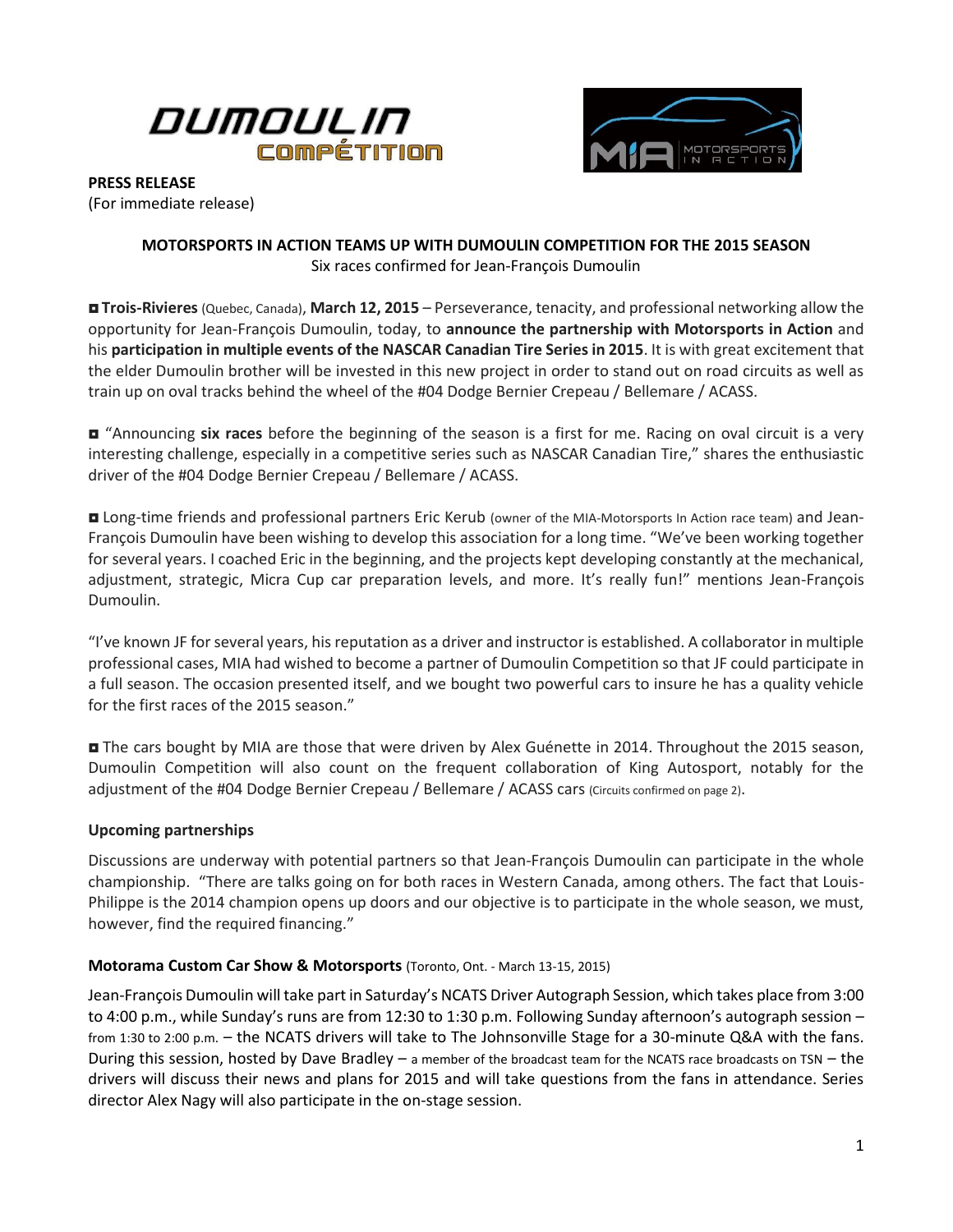**Confirmed circuits:**

| 工.  | <b>May 17</b>   | Canadian Tire Motorsport Park http://www.mosport.com/ | Road | Bowmanville, Ont.    |
|-----|-----------------|-------------------------------------------------------|------|----------------------|
| 2.  | June 13         | Autodrome Chaudière http://autodromechaudiere.ca/     | Oval | Vallée-Jonction, Qc. |
| 3.  | June 20         | Sunset Speedway http://sunsetspeedway.ca              | Oval | Innisfil, Ont.       |
| 4.  | July 5          | Circuit ICAR http://www.circuiticar.com/              | Road | Mirabel, Qc.         |
| -5. | July 25         | Autodrome St.-Eustache http://www.autodrome.ca/       | Oval | St-Eustache, Qc.     |
| -6. | <b>August 2</b> | Grand Prix de Trois-Rivieres http://www.gp3r.com/     | Road | Trois-Rivieres, Qc.  |

**MIA – Motorsports In Action**: With over 50 years of combined Motorsport experience, MIA is making a name for itself in the industry in "La Belle Province". Being trackside, situated at Autodrome St-Eustache, gives our clients "real time" results, testing their vehicles. One stop shopping is our strength, from high-end mechanics, exotic automotive maintenance, complete race car building and design to prestige paint and meticulous detailing. "Leave it, then enjoy it!" [http://motorsportsinaction.com.](http://motorsportsinaction.com/)

**Bernier Crepeau Chrysler Fiat**: With 25 years of experience, the family business has built an enviable reputation in the field of vehicle acquisition. If the future of this company is linked to the loyalty of its customers, it is also held by the reliability and strong communication of its team. This team is at your disposal, ready to listen to you, to hear you. Passion, care, and determination. A team willing to go the extra mile, with its ears wide open. [http://www.berniercrepeau.com/.](http://www.berniercrepeau.com/)

**Group Bellemare**: Competitive and dynamic, Thomas Bellemare's innovative and growing family team is ready to take on any challenge. With support from senior members and a qualified team of managers, the third-generation Bellemares are reaching new heights. Built upon a solid past, the company moves forward with an exceptional team of experts and seeks a select group of clients. Our clients continue to benefit from our wide variety of services that target a large number of sectors. As a result, our visibility is constantly on the rise.Working with the Bellemare team has become a measure of success. Start off right by choosing a winning team! [www.groupebellemare.com.](http://www.groupebellemare.com/)

#### **"Passion – Performance – Partnerships"** -30-

**WEBSITES:**

Bernier Crépeau Chrysler Fiat[: http://www.berniercrepeau.com/](http://www.berniercrepeau.com/) Group Bellemare: [www.groupebellemare.com/](http://www.groupebellemare.com/) MIA - Motorsports In Action[: http://motorsportsinaction.com/](http://motorsportsinaction.com/) Dumoulin Compétition: [www.dumoulincompetition.com](http://www.dumoulincompetition.com/) King Autosport: <http://kingautosport.ca/> Grand Prix de Trois-Rivières: [www.gp3r.com](http://www.gp3r.com/) NASCAR Canadian Tire Series: [http://hometracks.nascar.com/series/canadian\\_tire\\_series](http://hometracks.nascar.com/series/canadian_tire_series) Canadian Tire Motorsport Park: [www.canadiantiremotorsportpark.com](http://www.canadiantiremotorsportpark.com/) Motorama Custom Car Show & Motorsports**:** [www.motoramashow.com/](http://www.motoramashow.com/) Facebook: <http://www.facebook.com/dumoulincompetition> Twitter: @DumoulinDC / @jf\_dumoulin / @DumoulinLP Youtube: <http://www.youtube.com/user/dumoulincompetition>